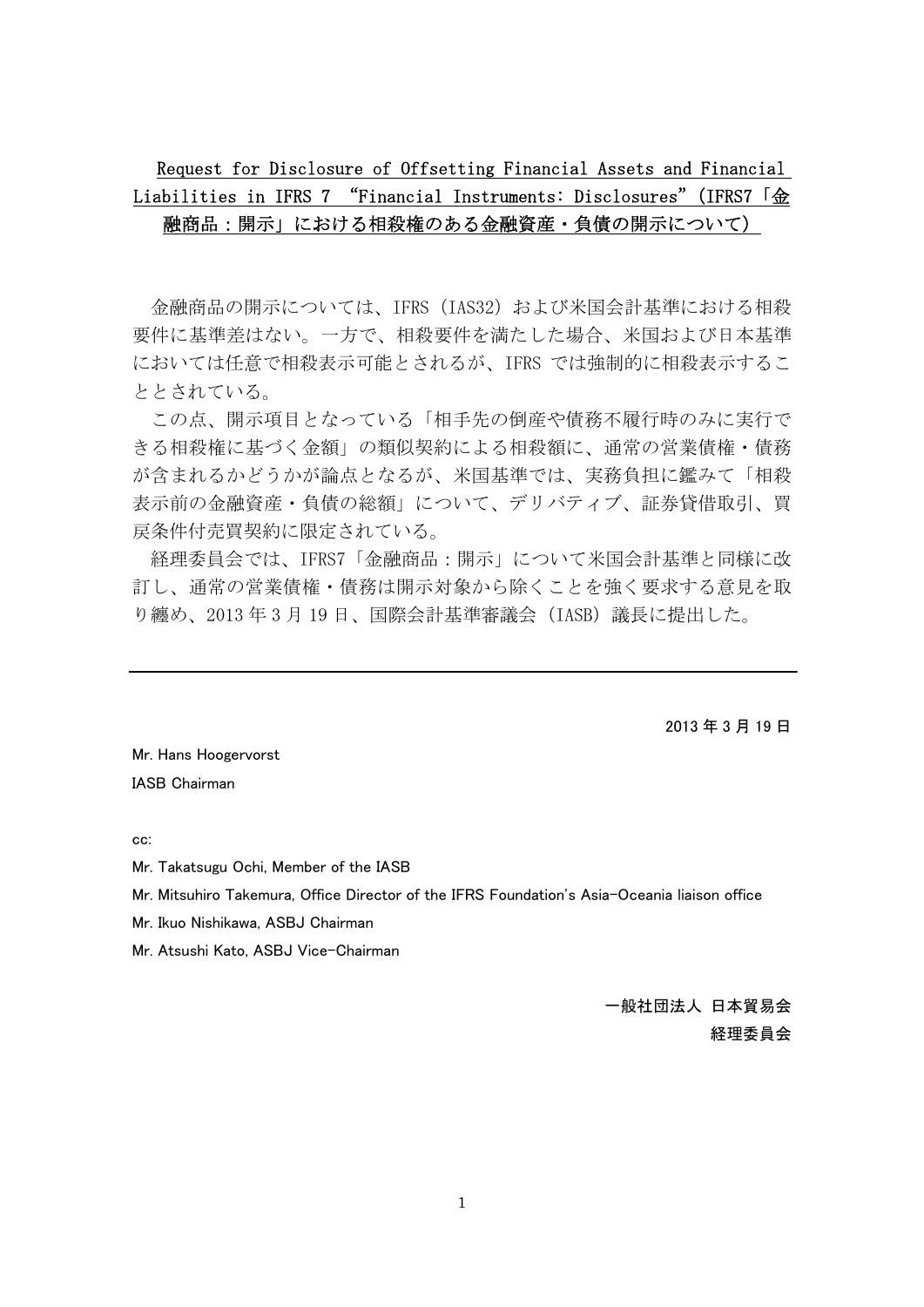#### IFRS7「金融商品:開示」における相殺権のある金融資産・負債の開示について

以下は、掲題に関する一般社団法人日本貿易会経理委員会のコメントである。一般社団法人日 本貿易会は、日本の貿易商社及び貿易団体を中心とする貿易業界団体である。経理委員会は、 同会において本邦会計基準及び国際会計基準への対応を主な活動内容の一つとしており、IASB の基準開発活動をサポートする立場をとっている。

当団体の主要企業は、現在米国会計基準もしくは日本の会計基準を採用しているが、近い将来、 IFRS への移行を予定している。また、既に IFRS へ移行している企業もあり、当団体は IFRS につ いて積極的な立場を取っている。

我々は、IASB に対し、2013 年 1 月 31 日に米国 FASB が公表した ASU2013-01 と同様に、IFRS7 「金融商品:開示」を改訂し、通常の営業債権・債務は開示対象から除くことを強く要求する。以下、 我々の要求の背景及び理由並びに懸念について説明する。

- 1. 2012年11月のIASB会議において、Offsetting Disclosures—Amendments to IFRS 7 (Update) について議論がなされた。これは、2011 年 12 月に IASB と米国 FASB が公表した、コンバー ジェンスした金融資産・負債の相殺開示基準(IFRS7/ASU2011-11。2013 年 1 月 1 日より発 効。)につき、米国 FASB が 2012 年 10 月 31 日に当該基準の適用範囲を限定することにつ いて暫定合意したことに対応するものである(その後、2013 年 1 月 31 日に、米国 FASB は当 該暫定合意を基礎に ASU 2013-01「Clarifying the Scope of Disclosures about Offsetting Assets and Liabilities」を公表した)。
- 2. 米国 FASB は、関係者から受けたフィードバックの結果として、多くの標準的な商取引契約に はマスター・ネッティング契約と同様の定めがあり、基準設定主体はそのような広汎な範囲を 想定していないのではないかとの疑問に対応し、意図しない結果を生じさせないよう相殺開 示の適用範囲を限定する提案を今般行った。これにより、米国会計基準では、相殺開示の 要求範囲はデリバティブ、レポ契約及びリバース・レポ契約、証券貸借取引に限定され、通 常の商取引から生じる営業債権・債務は相殺開示の対象外とすることが提案されている (ASU 2013-01 の Summary 及び BC5 項)。
- 3. 金融商品の相殺は、もともと IASB と米国 FASB との共同プロジェクトとして検討されており、 相殺開示の要求事項の趣旨は、IFRS と米国会計基準との相殺要件の相違を開示により補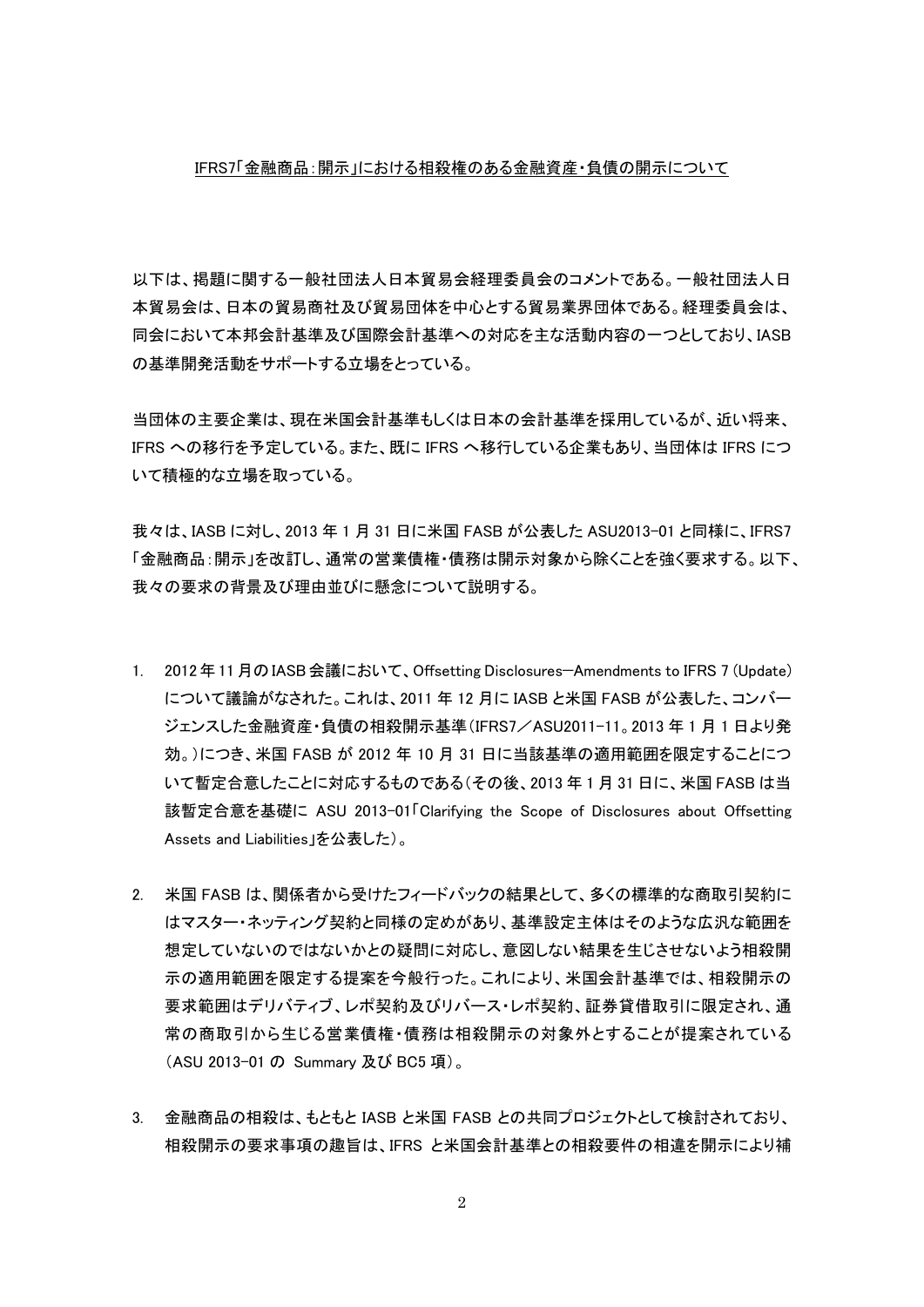完することであったはずである。財務諸表の利用者は、特にデリバティブ、レポ契約、証券貸 借取引の3つの商品に関連して首尾一貫したコミュニケーションを行っていたため、米国 FASB は、当該範囲の明確化の提案は、財務諸表の作成者から表明された実務上の懸念を 著しく削減するものであり、マスター・ネッティング契約を含む一定の取引についての意思決 定に有用な情報提供を妨げるものではないとしている(ASU2013-01 の Summary 及び BC8 項)。

- 4. IFRS と米国会計基準双方の現在の相殺要求事項からは、(a)同一金融機関に対する貸出金 及び銀行預金、及び(b)担保契約に基づく金融商品については開示が免除されている(\*1)が、 これらは実務上の懸念に対応したものである。また、これらの権利は、主として信用補完に 関するものであり、信用リスク軽減に関するものではない。通常の商取引から生じる営業債 権・債務は、これら(a)、(b)に係る債権・債務と同様の性質である以上、(a)、(b)と同様に相殺 開示免除規定の対象とされるべきである(ASU 2013-01 BC9 項)。通常の商取引から生じる 営業債権・債務の相殺開示情報を作成することは、すべての契約について包括的な分析を 要するために著しいコストを要し、一方でベネフィットは限定的である。通常の商取引から生 じる営業債権・債務は、通常は相殺決済されず、相手先がデフォルトした際にのみ相殺を許 容されるのであるが、その性質は信用補完であり信用リスクを軽減するものではない。さらに、 財務諸表の作成者のみならず、監査人やその他の関係者も、相殺のプロジェクトはデリバテ ィブ、レポ契約、証券貸借取引を対象とするものと理解していた(ASU 2013-01 BC10 項)。 (\*1) IFRS 第 7 号「金融商品:開示」 BC24G~BC24I 参照。
- 5. 我々は、以上の米国 FASB の検討及び決定は、米国のみならず世界中で行われている商取 引と企業の現状を十分理解したうえで行われたものであり、国際的に商取引を行う企業の団 体として、当該米国 FASB の決定を強く支持する。しかしながら、2012 年 11 月の IASB 会議 では、上記の米国 FASB の決定について取り上げられたものの、ボードメンバーに意見を求 めるための審議は行われず、極めて遺憾なことに、IASB のスタッフペーパーでは以下の認 識が示された。

「21. FASB が本件を議論する以前には、我々は相殺の開示に関する IFRS 財務諸表の作成 者からの同様の懸念を認識していなかった。しかしながら、FASB が暫定決定を行ったことに 伴い、我々は同様の救済措置を設けるか否かの質問を受けた。これは特に、適用範囲がコ ンバージェンスされており、相殺が共同プロジェクトであったことが理由である。」

「22. IASB スタッフは、IASB が開示の範囲を変更することを提案しない。上述のとおり、我々 は FASB が提示した問題と同様の範囲の問題を認識していない。現在の適用ガイダンスは、 適用範囲に含まれる契約の種類について、既に明確である。また、適用範囲は、財政状態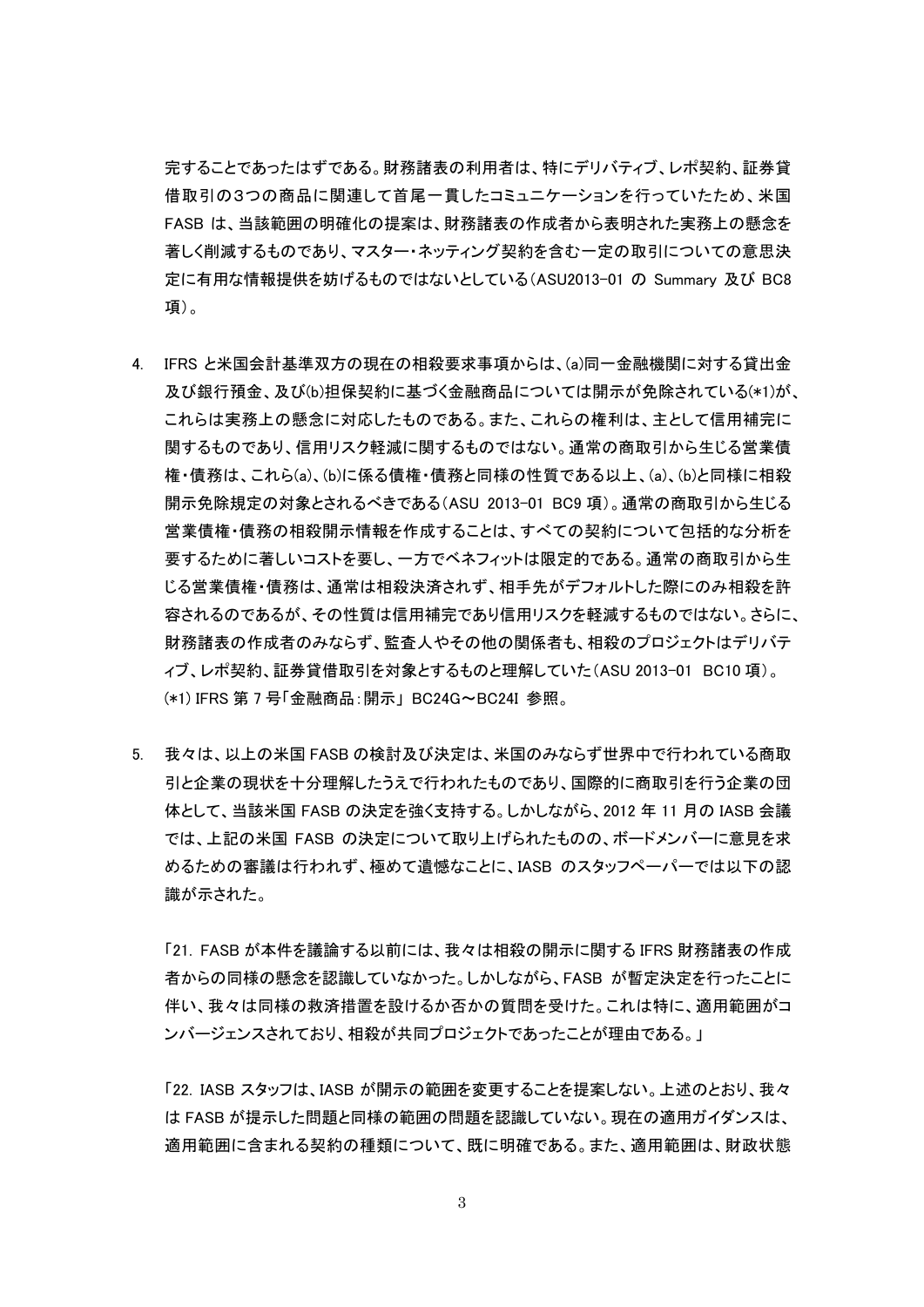計算書で現在相殺される取引の契約すべてを含む。」

6. 上記の議論を受け、我々は、今回、IASB に我々が有する同様の懸念が認識されるよう、 我々の要求を記した文書を提出する。我々は、通常の営業債権・債務に関する相殺開示の 要求は、商取引の実務及びコストとベネフィットの比較の観点から、意味をなさない要求事項 であると強く信じている。IASB が、高品質な単一の会計基準を作成する基準設定主体として、 財務諸表の作成者をはじめとする関係者からの意見に耳を傾け、当該要求事項の改訂のた めの再審議に早急に着手することを強く希望する。

以上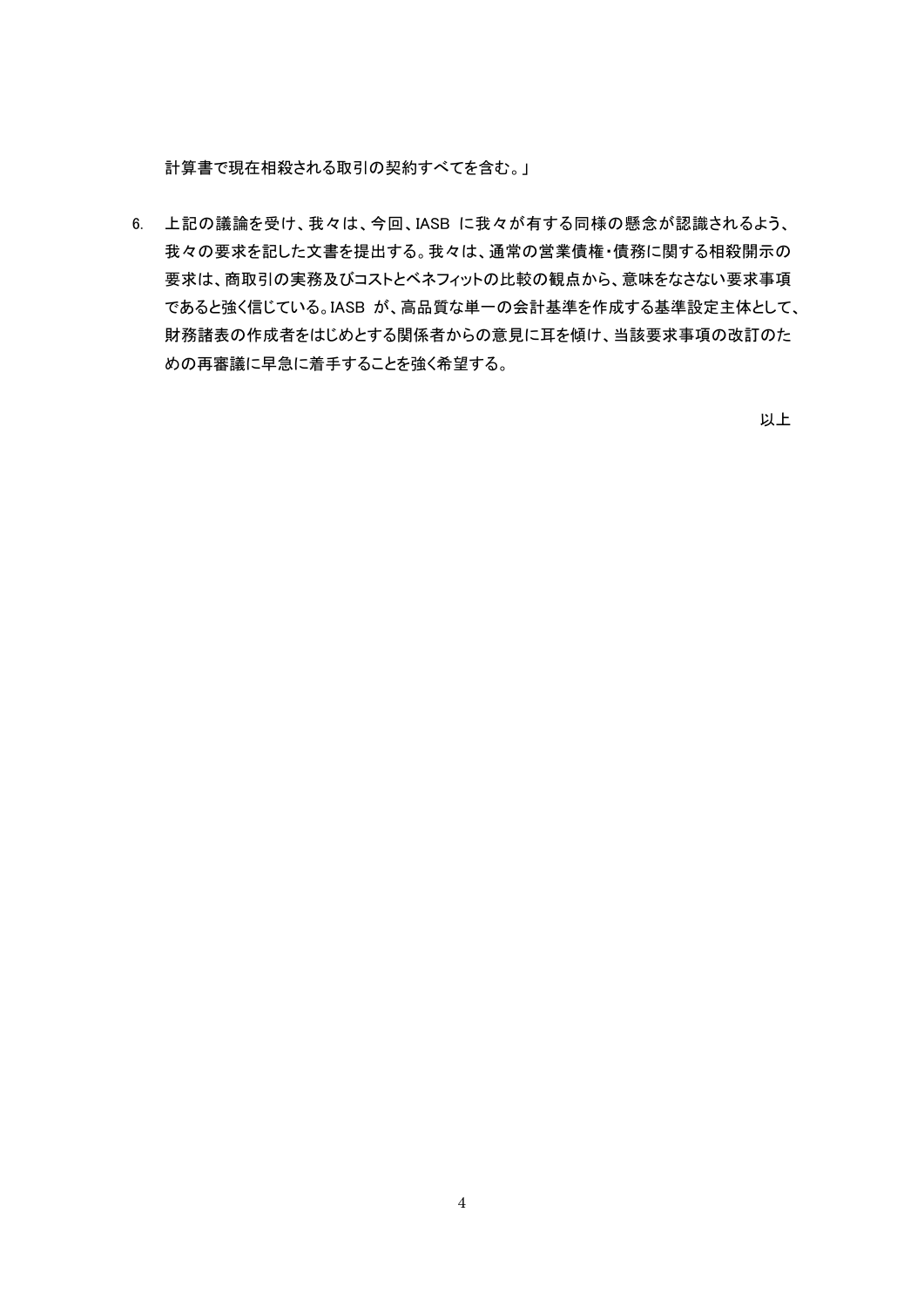#### 一般社団法人日本貿易会

〒105-6106 東京都港区浜松町 2-4-1 世界貿易センタービル 6 階 URL http://www.jftc.or.jp/

### 経理委員会委員会社

CBC 株式会社 蝶理株式会社 阪和興業株式会社 株式会社日立ハイテクノロジーズ 稲畑産業株式会社 伊藤忠商事株式会社 岩谷産業株式会社 JFE 商事株式会社 兼松株式会社 興和株式会社 丸紅株式会社 三菱商事株式会社 三井物産株式会社 長瀬産業株式会社 野村貿易株式会社 神栄株式会社 双日株式会社 住金物産株式会社 住友商事株式会社 豊田通商株式会社 ユアサ商事株式会社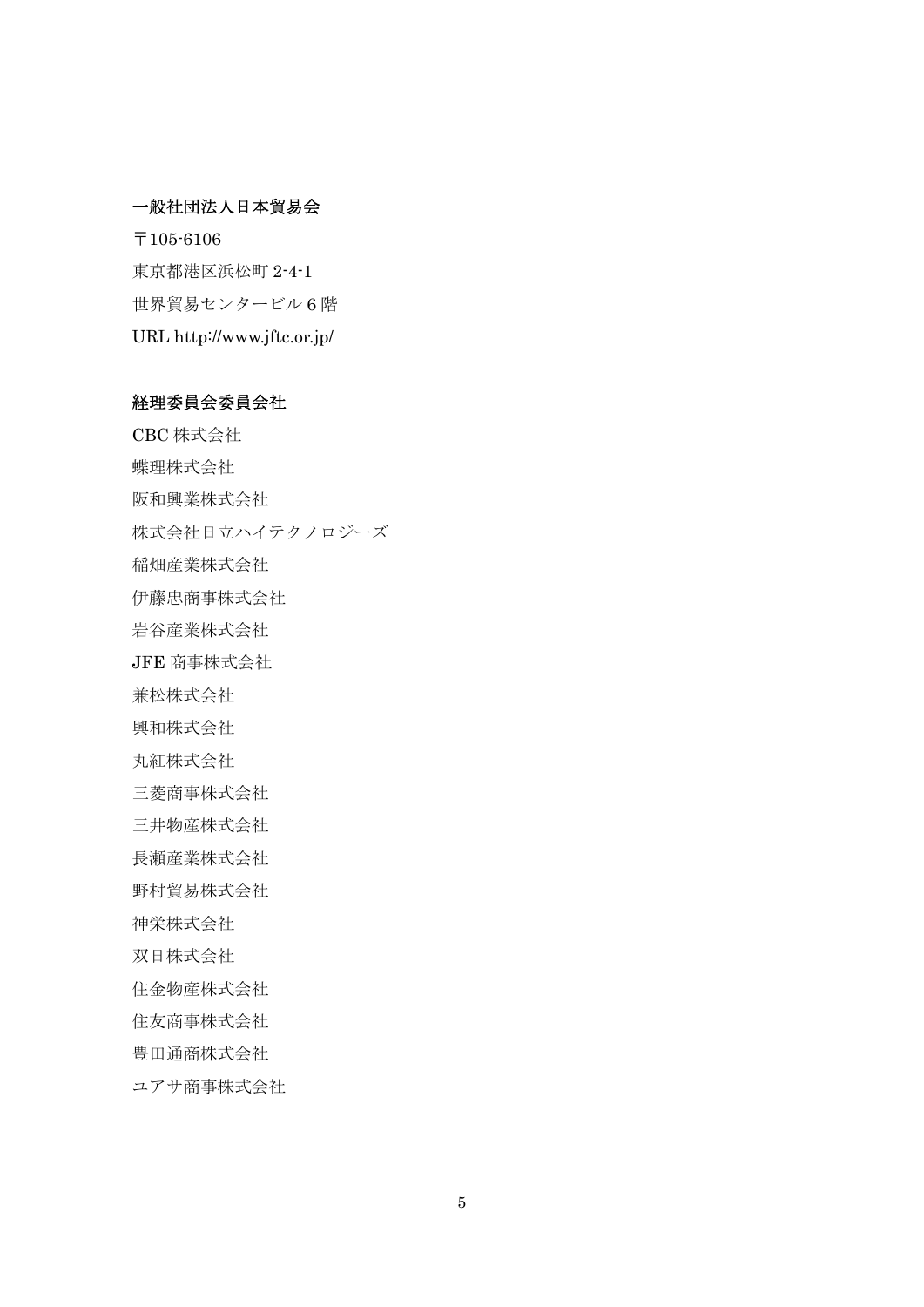Mr. Hans Hoogervorst Chairman, International Accounting Standards Board 30 Cannon Street, London EC4M 6XH United Kingdom

Dear Chairman Hoogervorst,

# Request for Disclosure of Offsetting Financial Assets and Financial Liabilities in IFRS 7 "Financial Instruments: Disclosures"

The Accounting & Tax Committee of the Japan Foreign Trade Council, Inc. (JFTC) is writing this letter to strongly request that the IASB revise IFRS 7 "Financial Instruments: Disclosures" to exclude ordinary trade receivables and trade payables from the disclosure requirements. Such exclusion would be consistent with the FASB's Accounting Standards Update (ASU) No. 2013-01 published on January 31, 2013.

The following are the comments of the Accounting & Tax Committee of the Japan Foreign Trade Council, Inc. (JFTC) made concerning the captioned subject. The JFTC is a trade-industry association with trading companies and trading organizations as its core members, while the principal function of its Accounting & Tax Committee is to respond to developments in domestic and international accounting standards. The Committee takes the position of supporting the standards development activities of the IASB.

While the main member companies of the JFTC currently comply with either the US or Japanese GAAP, they are scheduled to transition to IFRS in the near future, and certain member companies have already made the transition to IFRS. The JFTC takes a positive position on IFRS.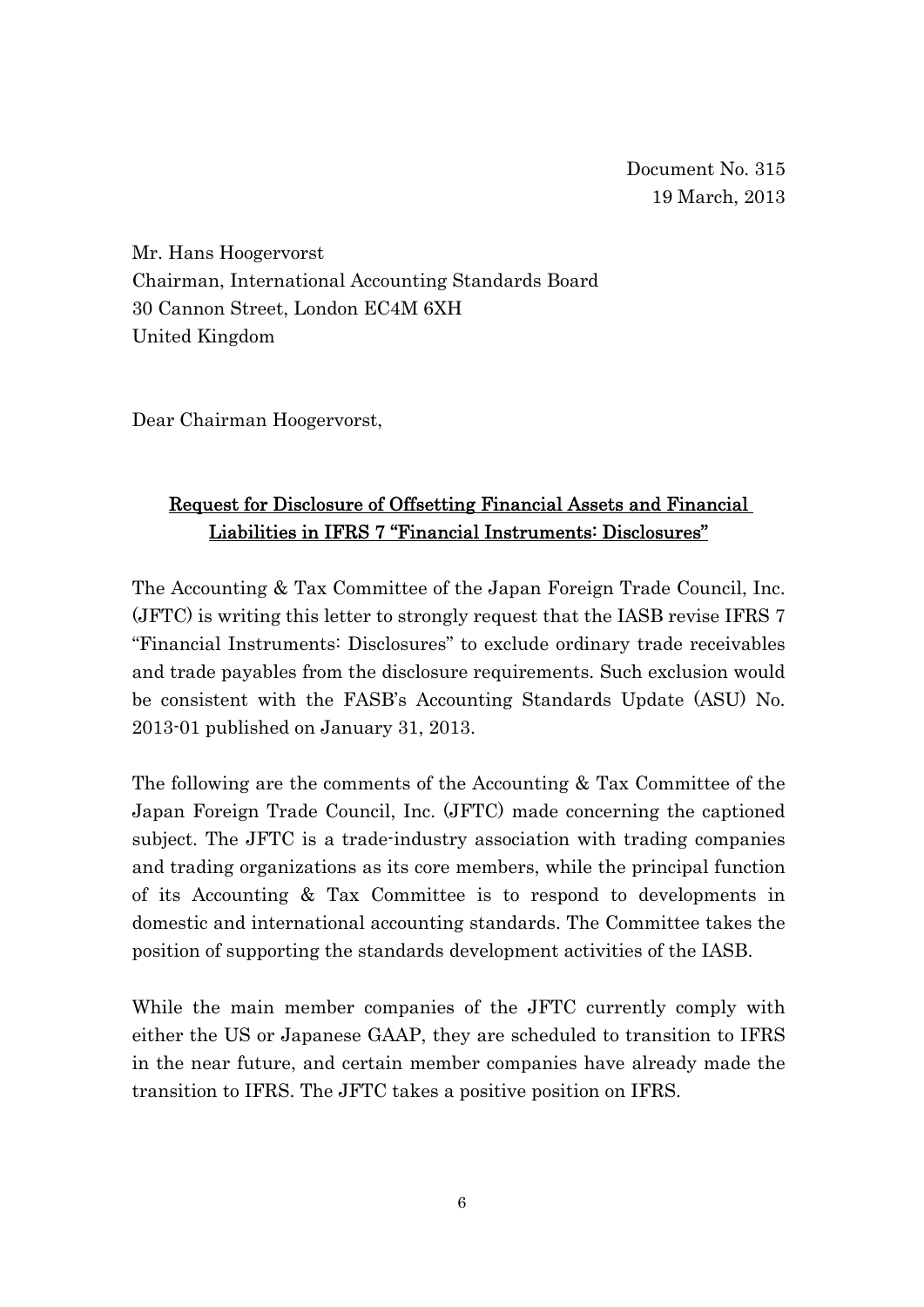We are writing this letter to strongly request that the IASB revise IFRS 7 "Financial Instruments: Disclosures" to exclude ordinary trade receivables and trade payables from the disclosure requirements. Such exclusion would be consistent with the FASB's Accounting Standards Update (ASU) No. 2013-01 published on 31 January, 2013. The background, reasons, and concerns underlying our request are indicated below.

- 1. "Offsetting Disclosures—Amendments to IFRS 7 (Update)" was discussed at the IASB meeting of November 2012. This followed the December 2011 release by the IASB and the FASB of the converged offsetting requirements (Disclosures—Offsetting Financial Assets and Financial Liabilities [Amendments to IFRS 7] for the IASB and ASU 2011-11 for the FASB; effective as of 1 January, 2013) and the FASB's tentative decision of 31 October, 2012 to limit the scope of application of ASU 2011-11. (Thereafter, based on this tentative decision, the FASB released ASU 2013-01 "Clarifying the Scope of Disclosures about Offsetting Assets and Liabilities" on 31 January, 2013.)
- 2. Feedback from the FASB's stakeholders raised the question that many standard commercial contracts contain the same provisions as a master netting arrangement, and that such a broad scope of application had not been intended or assumed by standard-setting institutions. Responding to these comments, the FASB has proposed to limit the scope of application of offsetting disclosures in order to prevent unintended consequences. Under this proposal, the scope of the offsetting disclosure requirements under US GAAP would be limited to derivatives, repurchase agreements, reverse repurchase agreements, and securities borrowing and securities lending transactions. As a result, trade receivables and trade payables arising in the ordinary course of business would be excluded from the scope of the offsetting disclosure requirements. (ASU 2013-01 Summary and paragraph BC5)
- 3. Offsetting of financial instruments was considered as a joint project of the IASB and the FASB, and the original intent of offsetting disclosure requirements was to reconcile differences between offsetting requirements under IFRS and US GAAP through disclosure. Users of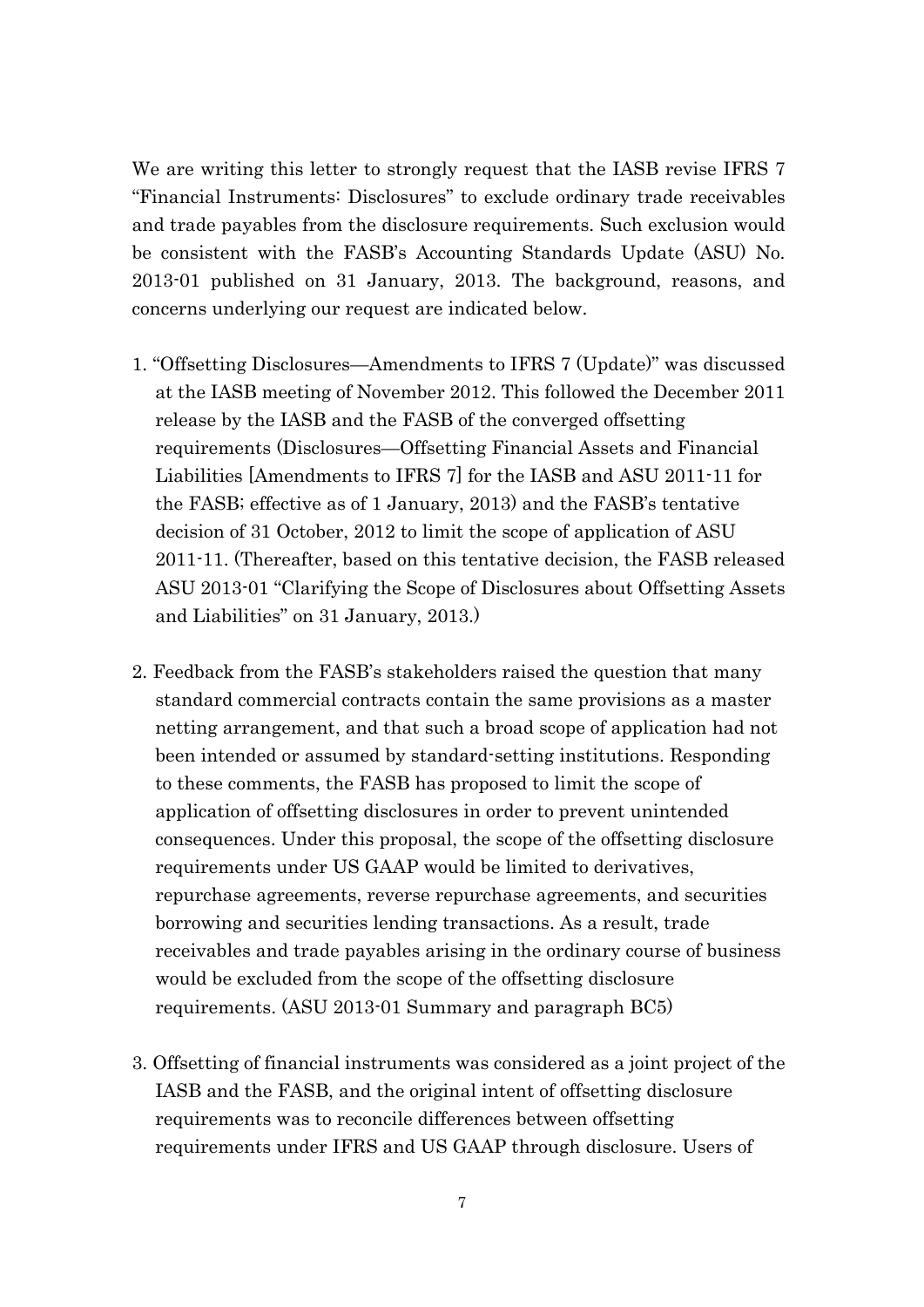financial statements have consistently communicated the need to reconcile offsetting differences, specifically about three products: derivatives, repurchase agreements, and securities borrowing and securities lending transactions. The FASB has stated that its proposal for clarifying the scope of disclosure would significantly reduce the operability concerns expressed by preparers of financial statements while still providing decision-useful information about certain transactions involving master netting arrangements. (ASU 2013-01 Summary and paragraph BC8)

4. The following are currently exempted under the offsetting requirements of both IFRS and US GAAP: (a) loans and customer deposits at the same institution and (b) financial instruments that are only subject to a collateral agreement.\*1 These exemptions correspond to operability concerns. Moreover, these rights of offset are primarily a credit enhancement and not a primary source of credit mitigation. As trade receivables and trade payables arising in the ordinary course of business are analogous to receivables and payables pertaining to (a) and (b), they should similarly be exempted from offsetting disclosure requirement. (ASU 2013-01 paragraph BC9)

Cost of preparing offsetting disclosures for trade receivables and trade payables arising in the ordinary course of business would be significant, as this would require comprehensive analysis of all contracts. On the other hand, the benefits of such disclosure would be minimal. Trade receivables and trade payables arising in the ordinary course of business are not normally net settled, and are allowed to be done so only in the event of counterparty default. This is seen as a credit enhancement and not a primary source of credit mitigation. Additionally, it was the understanding of not only preparers of financial statements but also auditors and other stakeholders that the offsetting project pertained to derivatives, repurchase agreements, and securities borrowing and security lending transactions. (ASU 2013-10 paragraph BC10)

\*1 See IFRS 7 "Financial Instruments: Disclosures," paragraphs BC24G–BC24I.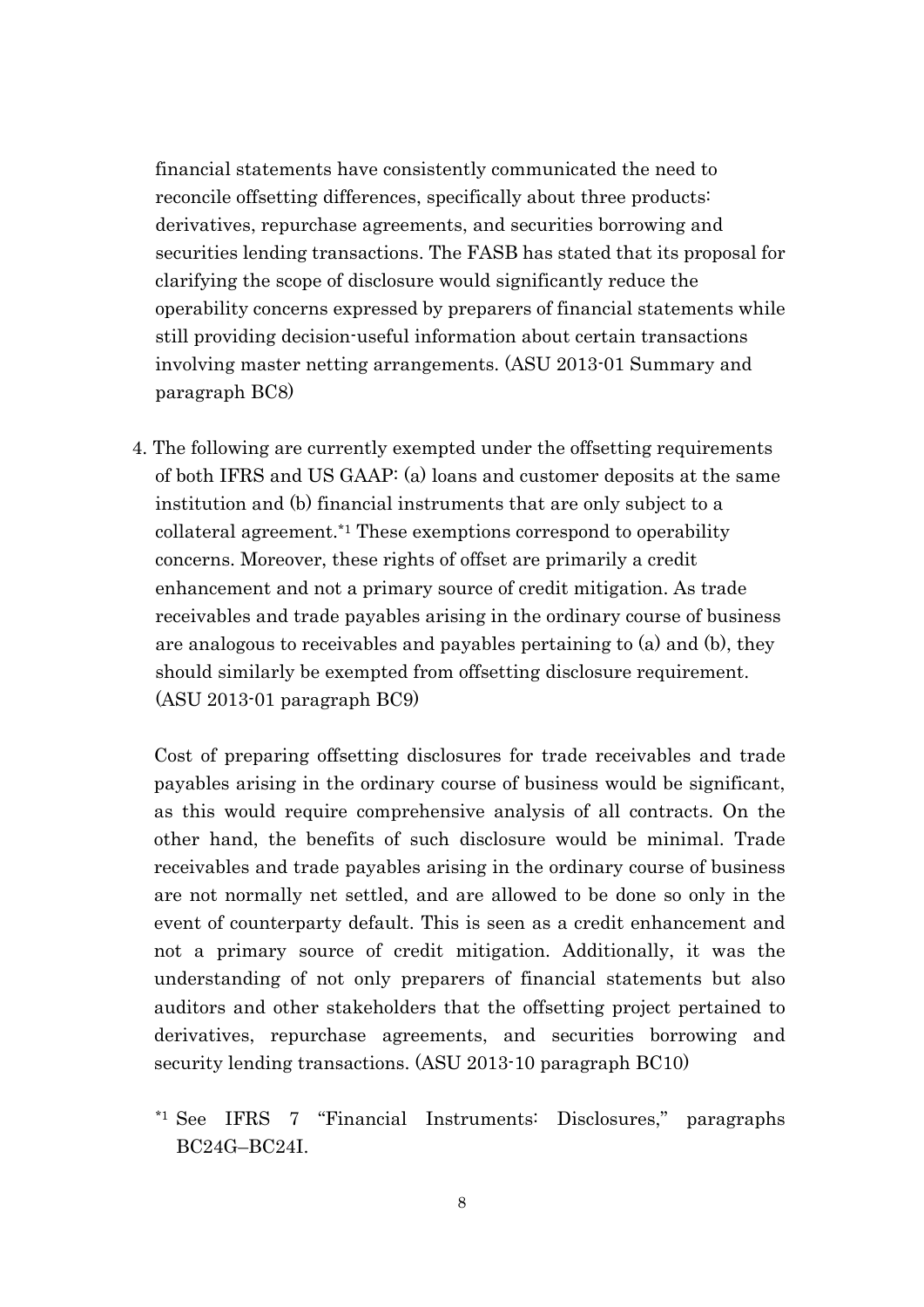5. The JFTC believes that the foregoing deliberations and decisions of the FASB were undertaken based on a full understanding of current conditions of commercial transactions and companies, not only in the United States but also throughout the world. As an industry association of companies engaged in international transactions, the JFTC strongly supports the decisions of the FASB. It is therefore extremely regrettable that, while the abovementioned decisions of the FASB were brought up in the November 2012 IASB meeting, the views of Board members were not sought in deliberations and the following positions were taken in the IASB Staff Paper (19 November-23 November 2012):

21. Before the FASB discussed this issue, we had not been aware of similar concerns from IFRS preparers regarding the offsetting disclosures. However, since the FASB has made its tentative decisions we have received questions about whether we will provide similar relief. This is particularly the case because the scope was converged and this was a joint project.

22. The IASB staff do not recommend that the IASB consider changing the scope of the disclosures. As stated above, we have not been made aware of scope issues such as those raised by the FASB. The current application guidance . . . is already clear regarding the types of arrangements that are within the scope. The scope also includes any transactions that are currently being set off in the statement of financial position.

6. To respond to the above positions and to make known to the IASB that we have the same concerns as the FASB's stakeholders, the JFTC has decided to submit this letter detailing our request. We firmly believe that offsetting disclosure requirements related to trade receivables and trade payables arising in the ordinary course of business are not meaningful from the perspective of operability as well as from the standpoint of cost and benefit. We thus strongly hope that the IASB, as an institution committed to formulating a single set of high-quality accounting standards, will lend its ear to the views of preparers of financial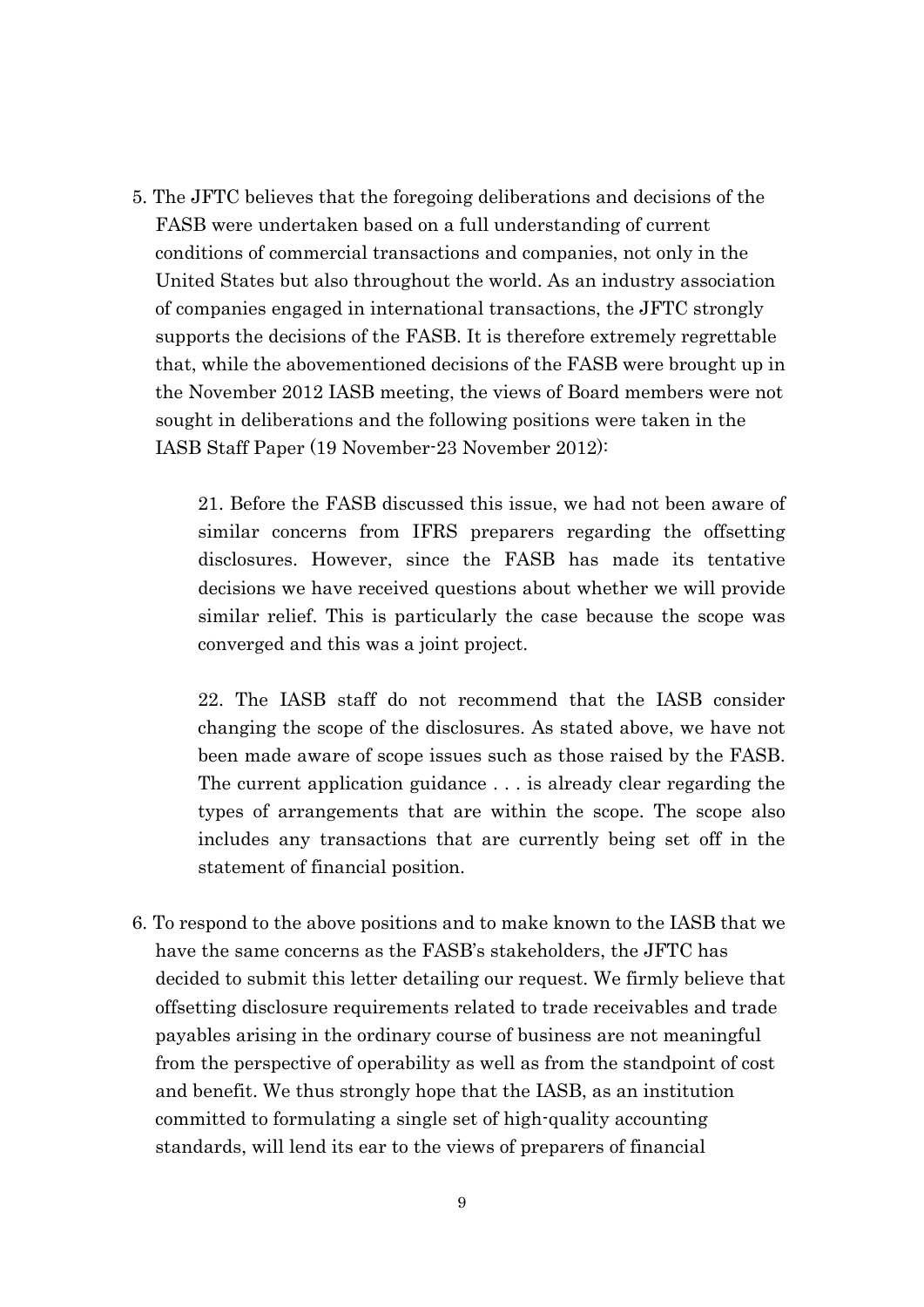statements and other stakeholders and will, without delay, embark upon reexamination leading to revision of the matters requested.

Thank you for your attention to our request.

Sincerely,

Accounting & Tax Committee Japan Foreign Trade Council, Inc.

cc:

Mr. Takatsugu Ochi, member, International Accounting Standards Board Mr. Mitsuhiro Takemura, office director, Asia-Oceania Liaison Office, IFRS Foundation

Mr. Ikuo Nishikawa, chairman, Accounting Standards Board of Japan Mr. Atsushi Kato, vice chairman, Accounting Standards Board of Japan